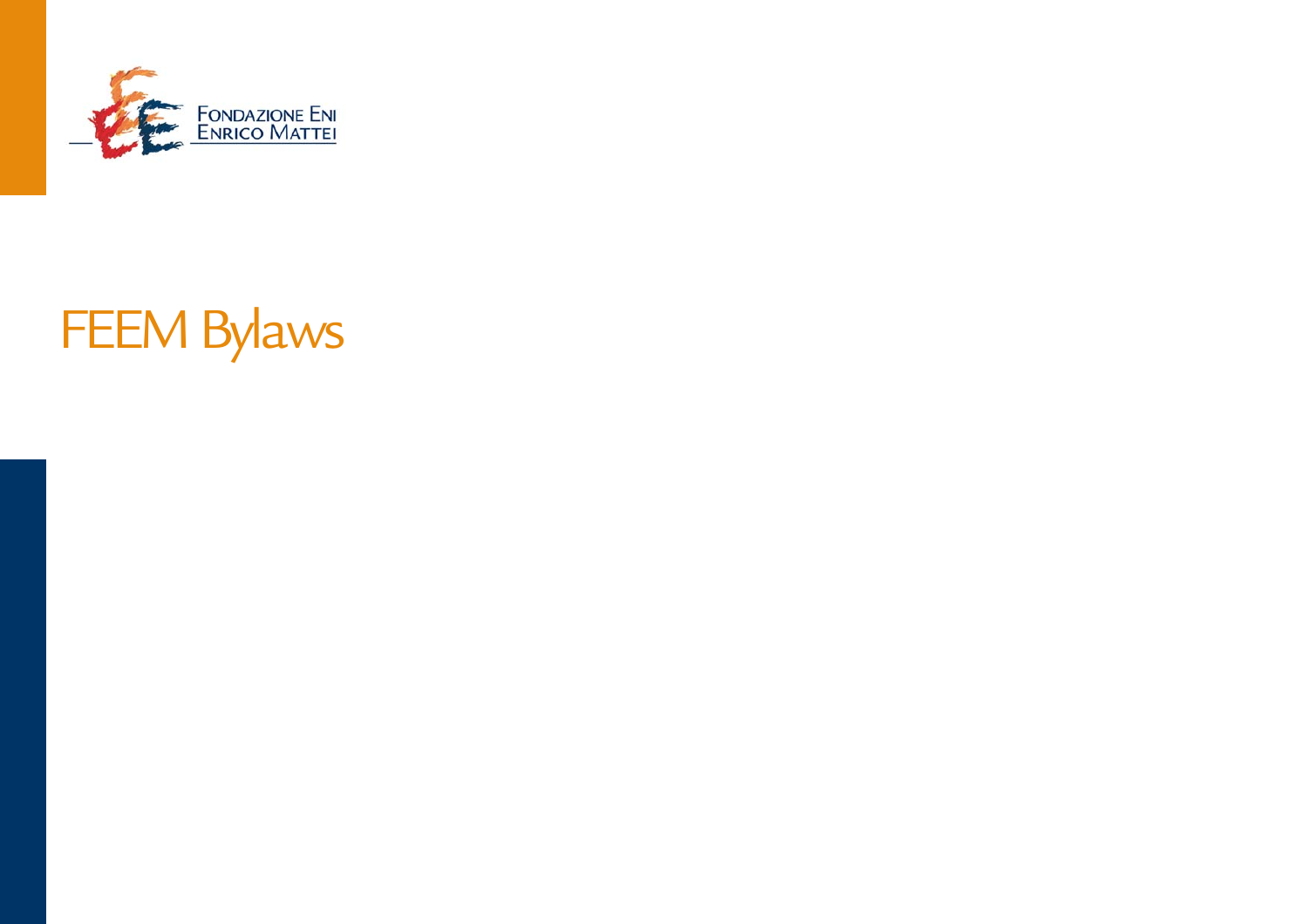### **Art. 1 – Denomination**

The "Fondazione Eni Enrico Mattei" is hereby established.

The registered office of the Foundation shall be at the "Le Stelline" building complex, Corso Magenta 63, Milan. Other branches or representative offices may be established in Italy and abroad to perform ancillary and other activities that are instrumental to promoting, developing and expanding the activities of the Foundation.

### **Art. 2 – Aims**

The Foundation exists to contribute, through studies, research, training and information initiatives, to a broader awareness and understanding of economic, energy and environmental issues, at both local and global level. In particular, the Foundation aims to: (a) carry out detailed research in the area of sustainable development, with particular emphasis on its environmental, economic and social aspects, in relation to the Italian development framework, the international context and technological innovation;

(b) contribute with appropriate initiatives to the training of experts in the fields of interest stated in the Foundation's bylaws;

(c) study, particularly through international discussion and debates, issues of particular interest to the Eni Group relating to corporate governance and the planning of company research, in order to disseminate the most recent

# and up-to-date knowledge and guidance.

Such aims shall be pursued by the Foundation using appropriate data collection, research, training and information methods and tools, with particular regard to the corporate purposes of Eni, and also with a view to reinforcing the commitment of the Eni Group to the economic and social development of Italy.

# **Art. 3 – Ancillary and associated activities**

In order to achieve its aims the Foundation may also:

(a) award prizes and scholarships; (b) buy and take possession of movable and immovable property, plant, equipment and materials that may be useful or necessary for the performance of its activities, and provide for their administration and management; (c) carry out banking and financial transactions and apply for subsidies, contributions and loans; (d) form companies, buy and sell investments and interests in companies or bodies, including those of a commercial nature. The results of studies and research

carried out by the Foundation shall be made available, in the first instance, to the Eni Group.

#### **Art. 4 – Assets**

The assets of the Foundation shall consist of: a) the contributions made by the

founders, as detailed in the memorandum of association; b) payments from third parties; c) movable and immovable property allocated to assets; d) income allocated to increasing the

assets, by resolution of the Board of Directors:

e) investments and other interests held.

# **Art. 5 – Revenues**

The Foundation's revenues consist of: a) income from assets as at art. 4; b) donations.

#### **Art. 6 – Management Bodies**

The Management Bodies of the Foundation shall be the following: a) the Board of Directors;

- b) the Chairman;
- c) the Scientific Advisory Board; d) the Board of Auditors.

# **Art. 7 - The Board of Directors**

The Board of Directors shall be appointed by Eni S.p.A. and consist of a minimum of 5 (five) and a maximum of 15 (fifteen) members, who shall remain in office for a period of three financial years.

The Board of Directors shall be chaired by the Chairman of the Foundation or, in his absence or impediment, by the most senior member of the Board, by age.

The term of office of board members shall expire and may be renewed when the financial statements for the third financial year are approved, provided that, by that date, the Board of Directors has been reconstituted.

In the event of a resignation from office, Eni S.p.A. shall arrange for the resigning Director to be replaced.

The mandate of a Director appointed in this way shall expire at the same time as that of the other Directors in office at the time of his appointment.

# **Art. 8 – Callings and quorum**

Meetings of the Board of Directors shall be called by the Chairman of the Foundation or, in his absence, by the most senior Director, by age. The Chairman or, in his absence, the senior Director, by age, may also convene a meeting of the Board when requested in writing by a majority of the Directors.

A meeting of the Board of Directors shall be convened at least twice a year, by the end of November in order to approve the budget for the coming year and by the end of April in order to approve the final balance for the preceding year.

Convocations must be sent by registered letter sent at least 10 days prior to the date fixed for the meeting. In case of need or emergency, the convocation may be sent by telegram or fax at least three days before the date fixed for the meeting.

The convocation must state the place, day and time of the meeting, as well as the agenda.

Meetings of the Board of Directors shall take place at the Foundation's headquarters or at the venue stated in the convocation. Meetings may also take place by videoconferencing,